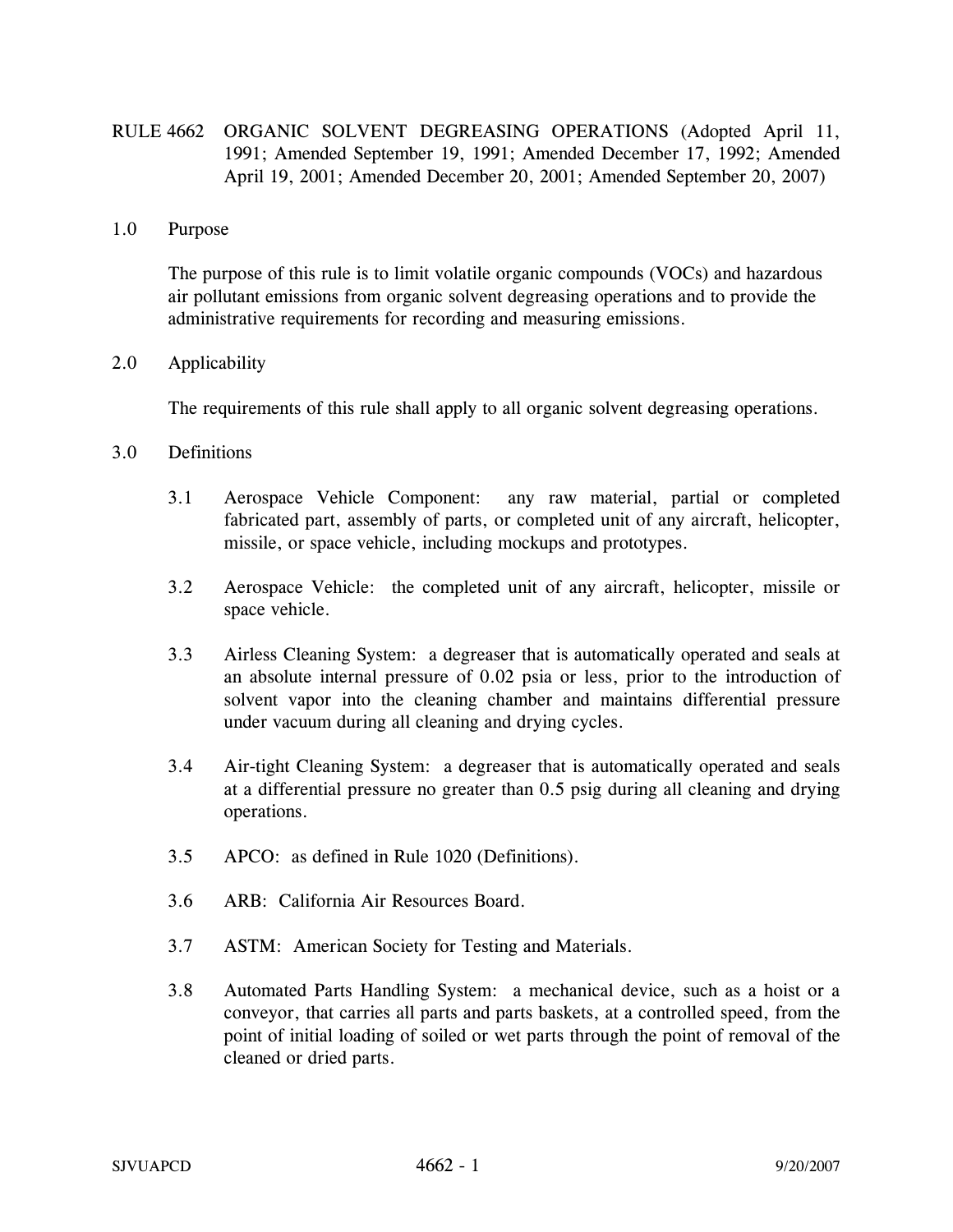- 3.9 Batch-loaded: an operation in which any material is placed in a nonconveyorized container for cleaning.
- 3.10 CFR: Code of Federal Regulations.
- 3.11 Cold Cleaner: any non-boiling solvent degreaser with an air-solvent interface.
- 3.12 Condenser Equipment: any equipment, such as refrigerated or non-refrigerated freeboard chillers, condenser coils, or water jackets, used to condense solvent vapor in a vapor degreaser.
- 3.13 Condenser Flow Switch: a safety switch which shuts off sump heat if condenser water fails to circulate or if condenser water temperature rises above the designated operating temperature.
- 3.14 Conveyorized Degreaser: any continuously loaded degreaser, with either boiling or non-boiling solvent. Conveyorized cold cleaners and conveyorized vapor cleaners shall be considered conveyorized degreasers.
- 3.15 Degreaser: a tank, tray, drum, or other container in which objects to be cleaned are exposed to a solvent or solvent vapor, in order to remove contaminants. The objects to be cleaned include, but are not limited to, parts, products, tools, machinery, and equipment.
- 3.16 Electrical Components: the internal components such as wires, windings, stators, rotors, magnets, contacts, relays, energizers, and connections in an apparatus that generates or transmits electrical energy including generators, transformers, and electric motors.
- 3.17 Electronic Components: the portions of an assembly, including circuit card assemblies, printed wire assemblies, printed circuit boards, soldered joints, ground wires, bus bars, and other electrical fixtures, except for the cabinet in which the components are housed.
- 3.18 EPA: United States Environmental Protection Agency.
- 3.19 Freeboard Height:
	- 3.19.1 For cold cleaners, the distance from the top of the solvent or solvent drain to the top of the degreaser based on inside tank dimensions.
	- 3.19.2 For open-top vapor degreasing tanks, the distance from the solvent airvapor interface to the top of the basic degreaser tank, based on inside tank dimensions.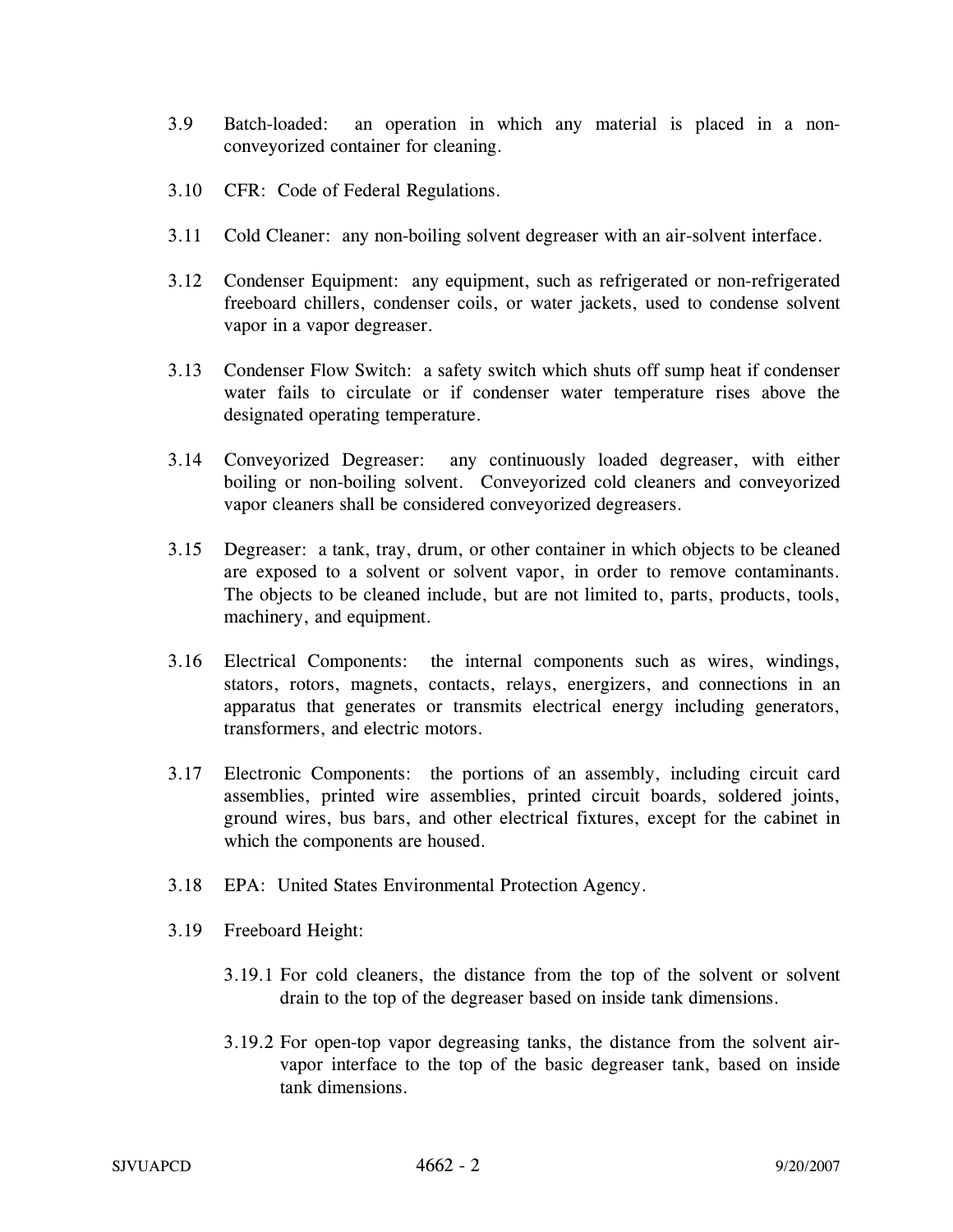- 3.19.3 For conveyorized degreasers, the distance from either the air-solvent or air-vapor interface to the top of the degreaser, based on inside tank dimensions.
- 3.20 Freeboard Ratio: the freeboard height divided by the smaller of the inside length or the inside width of the degreaser.
- 3.21 High Precision Optics: the optical elements used in electro-optical devices that are designed to sense, detect, or transmit light energy, including specific wavelengths of light energy and changes of light energy levels.
- 3.22 Lip Exhaust: a device installed at the top of the opening of a degreaser that draws in air and solvent vapor from the freeboard area and ducts the air and vapor away from the solvent cleaning area.
- 3.23 Liquid Leak: a visible solvent leak from a container at a rate of more than three drops per minute, or a visible liquid mist.
- 3.24 Make-up Solvent: that solvent which is added to a degreaser operation to replace solvent lost through evaporation, carryout, splashing, leakage, or disposal.
- 3.25 Non-Absorbent Container: a container made of non-porous material that does not allow the migration of solvents through it.
- 3.26 Non-Leaking Container: a container without liquid leak.
- 3.27 Non-halogenated Solvent: a solvent that does not contain methylene chloride, perchloroethylene, trichloroethylene, carbon tetrachloride, 1,1,1, trichloroethane, chloroform or any combination of these solvents in a total concentration greater than five percent by weight.
- 3.28 Normal Business Hours: Monday through Friday, 8:00 am to 5:00 pm.
- 3.29 Open-top Vapor Degreaser: any batch loaded, boiling solvent degreaser.
- 3.30 Organic Solvent Degreasing Operation: any cleaning activities which occur within a degreaser. Cleaning of ink, coating, or adhesive application equipment, and stripping of coatings are not considered organic solvent degreasing operations.
- 3.31 Perimeter Trough: a receptacle located below the primary condenser that conveys condensed solvent and atmospheric moisture to a water separator.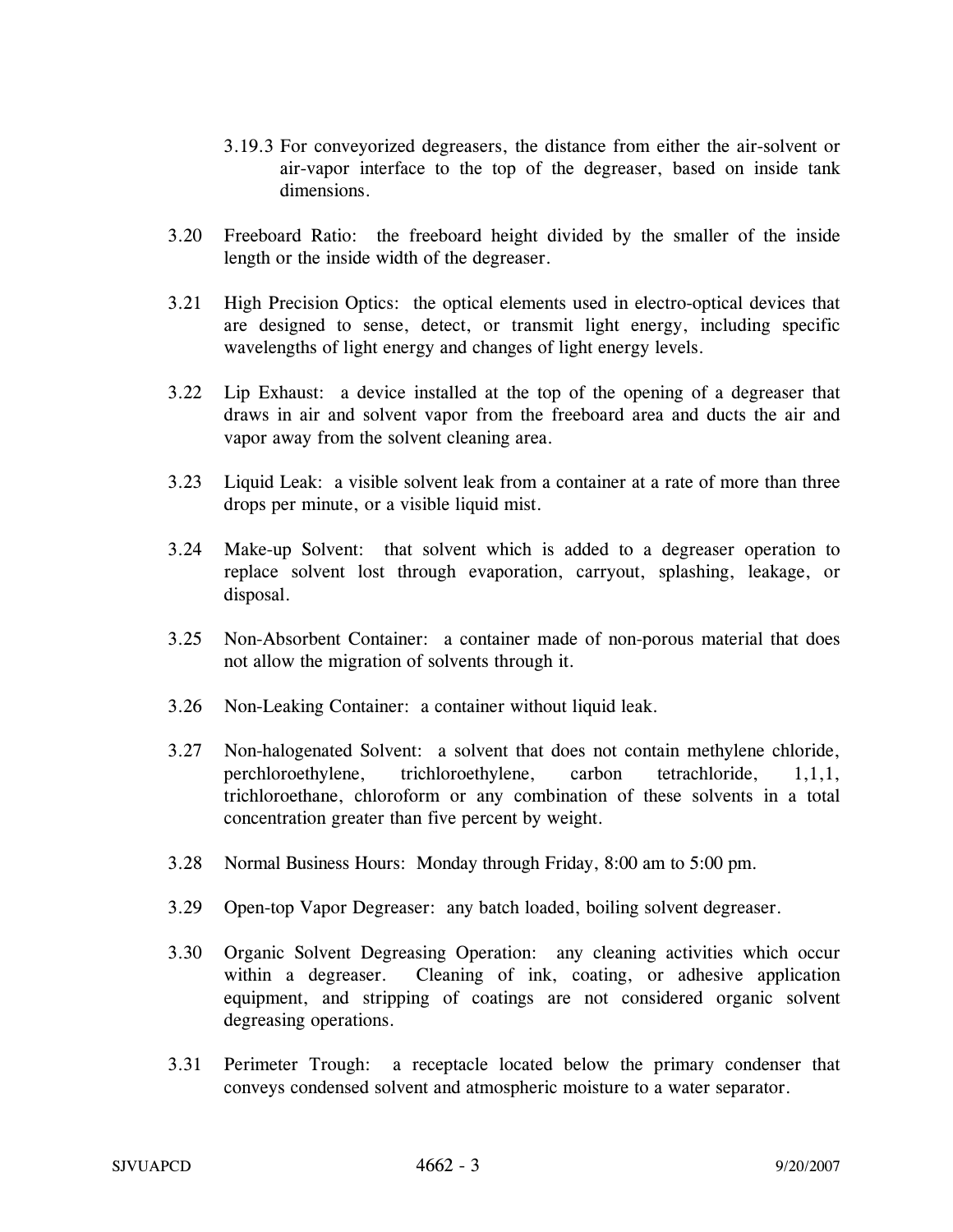- 3.32 Primary Condenser: a series of cooling coils on the inner perimeter walls of a vapor degreaser through which a chilled substance is circulated to provide continuous condensation of rinsing solvent vapors, thereby creating a concentrated solvent vapor zone.
- 3.33 Refrigerated Freeboard Chiller: an emission control device which is mounted above the water jacket or primary condenser coils, consisting of secondary coils which carry a refrigerant to provide a chilled air blanket above the solvent vapor to reduce emissions from the degreaser bath.
- 3.34 Remote Reservoir: a liquid solvent tank which is completely enclosed except for a single solvent return opening no larger than  $15 \text{ in}^2$  which allows used solvent to drain into it from a separate solvent sink or work area and which is not accessible for soaking parts.
- 3.35 SCAQMD: South Coast Air Quality Management District.
- 3.36 Solvent: any liquid containing a volatile organic compound or combination of volatile organic compounds, which is used as a diluent, thinner, dissolver, viscosity reducer, cleaning agent, or for other similar uses. These liquids are principally derived from petroleum and include petroleum distillates, chlorinated hydrocarbons, chlorofluorocarbons, ketones, and alcohols. Effective through September 20, 2008, solutions, emulsions, and dispersions of water and soap, or water and detergent, that contain 50 grams of VOCs per liter or less, as used, are not considered to be organic solvents. On and after September 21, 2008, solutions, emulsions, and dispersions of water and soap, or water and detergent, that contain 25 grams of VOCs per liter or less, as used, are not considered to be organic solvents.
- 3.37 Space Vehicle: a vehicle designed to travel beyond the earth's atmosphere.
- 3.38 Spray Pump Safety Switch: a safety switch, which cuts off the pump of the spray applicator if the vapor level drops below a specified level.
- 3.39 Stripping: the removal of cured coatings, cured inks, or cured adhesives.
- 3.40 Superheated Vapor Zone: a region located within the vapor zone of a degreaser in which solvent vapors are heated above the solvent's boiling point.
- 3.41 Vapor Level Control Thermostat: a safety switch which turns off the sump heater if the thermostat senses the temperature rising above the designed operating level at the center of the air-vapor interface.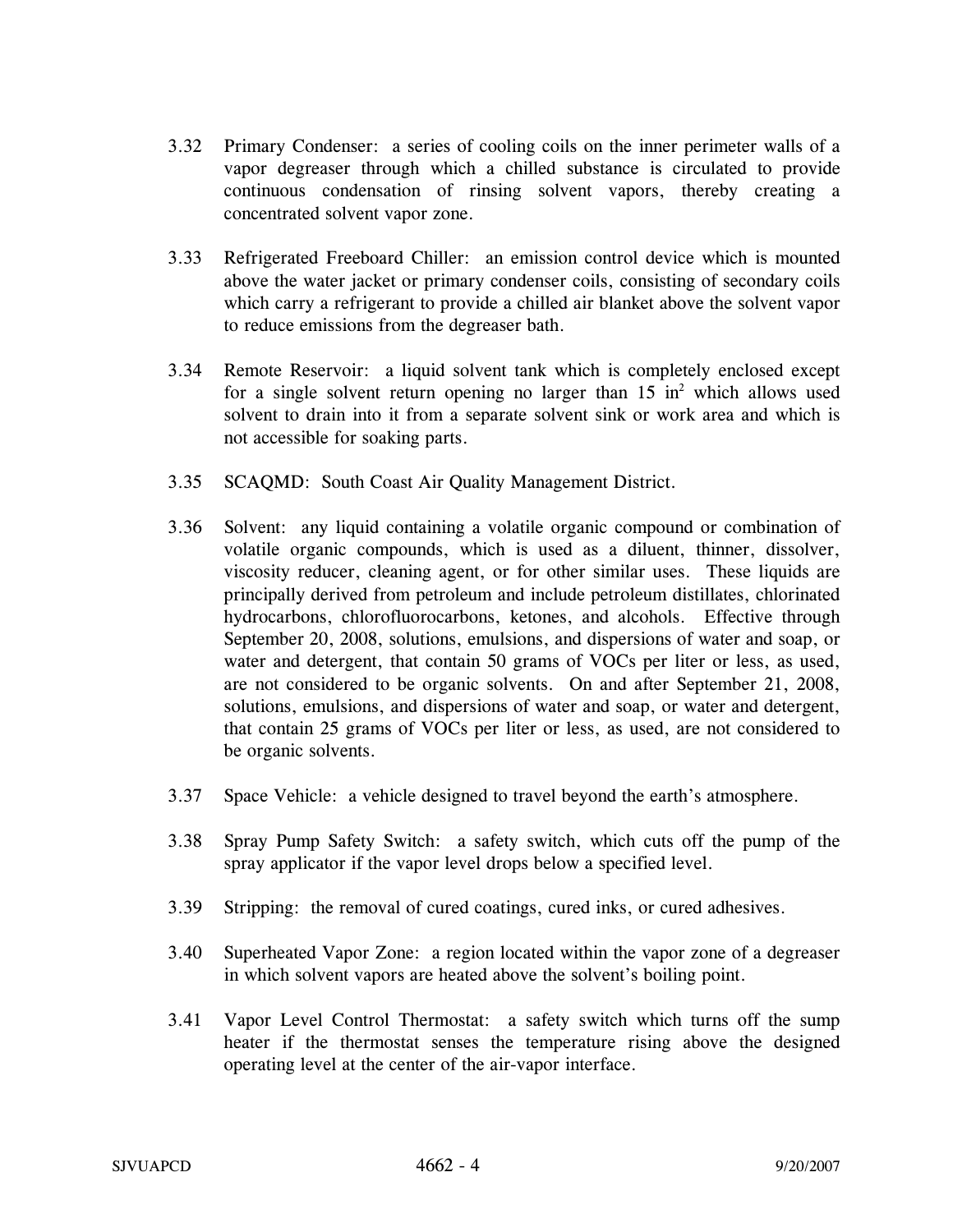- 3.42 Ultrasonic: the enhancement of the cleaning process by vibrating the solvent with high frequency sound waves, causing implosion of microscopic vapor cavities within the liquid solvent.
- 3.43 Volatile Organic Compound (VOC): as defined in Rule 1020 (Definitions).
- 3.44 Wipe Cleaning: a method of cleaning which utilizes a cloth, cotton swab or other material, wetted with a solvent, which is physically rubbed on the surface to be degreased.
- 4.0 Exemptions
	- 4.1 The provisions of this rule do not apply to cleaning outside a degreaser.
	- 4.2 The provisions of this rule shall not apply to any degreaser which:
		- 4.2.1 uses unheated non-halogenated solvent, and
		- 4.2.2 is covered except when parts are being added to, removed from, or handled in the solvent bath, and
		- 4.2.3 has an open top surface area of less than 1.0 square foot, or with a capacity of less than 2.0 gallons, and
		- 4.2.4 has a solvent usage, the difference between the amount of solvent at the end of the recordkeeping period and the total of the amount of solvent at the beginning of the recordkeeping period plus the amount of solvent added to the device during the recordkeeping period, of less than five (5.0) gallons per calendar month, and
		- 4.2.5 is used only for one or more of the following cleaning applications:
			- 4.2.5.1 electrical;
			- 4.2.5.2 high precision optics;
			- 4.2.5.3 electronic applications;
			- 4.2.5.4 aerospace and military applications for the cleaning of solar cells, laser hardware, fluid system, and space vehicle components;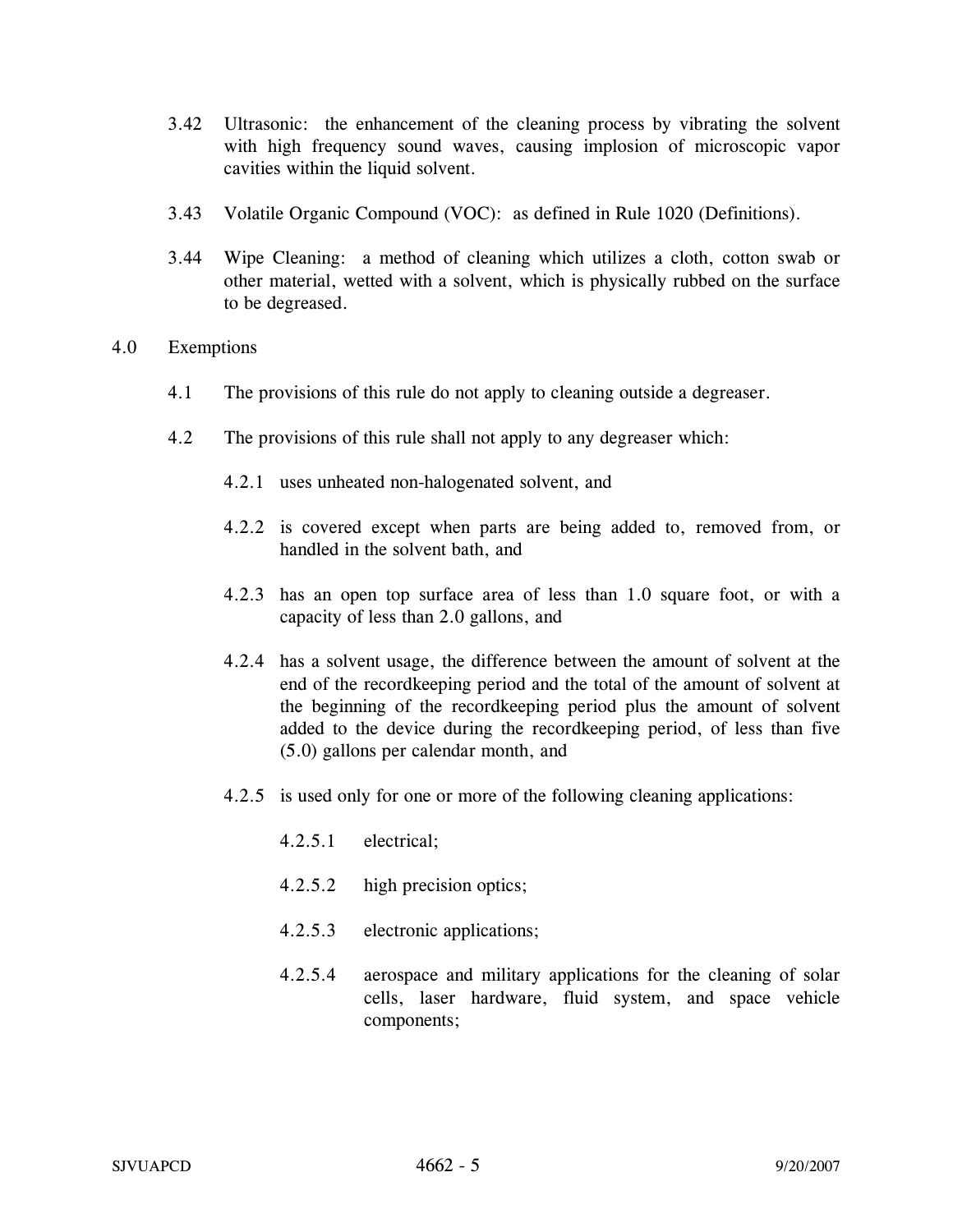- 4.2.5.5 components used solely in research and development programs and laboratory tests in quality assurance laboratories.
- 4.3 The provisions of this rule shall not apply to one degreaser per building, which uses unheated, non-halogenated solvent exclusively, and has an open top surface area of less than 1.0 square foot and a capacity of less than 2.0 gallons, provided the degreaser is covered except when parts are being added to, removed from, or handled in the solvent bath.
- 4.4 Effective through September 20, 2008, except for applicable records specified in Section 6.1, the rule shall not apply to the a degreaser exclusively using nonhalogenated cleaning material having a VOC content of 50 grams VOC per liter solvent or less, as used.
- 4.5 Effective on and after September 21, 2008, except for applicable records specified in Section 6.1, the rule shall not apply to a degreaser exclusively using non-halogenated cleaning material having a VOC content of 25 grams VOC per liter solvent or less, as used.

# 5.0 Requirements

- 5.1 Cold Cleaner Requirements
	- 5.1.1 Effective October 19, 2002 through September 20, 2008, the operator of a cold cleaner (with or without a conveyor) shall exclusively use nonhalogenated cleaning material with VOC content of 50 grams VOC per liter solvent or less.
	- 5.1.2 Effective September 21, 2008, the operator of a cold cleaner (with or without a conveyor) shall exclusively use non-halogenated cleaning material with VOC content of 25 grams VOC per liter solvent or less.
	- 5.1.3 In lieu of complying with Section 5.1.1 or Section 5.1.2, as applicable, an operator may install and maintain a VOC emission control system that meets the requirements of Section 5.2.
	- 5.1.4 On and after September 20, 2008, if an operator of a cold cleaner is using a VOC emission control system to comply with this rule, the following requirements shall also be met:
		- 5.1.4.1 The operating requirements of Sections 5.3.1 through 5.3.8 shall apply.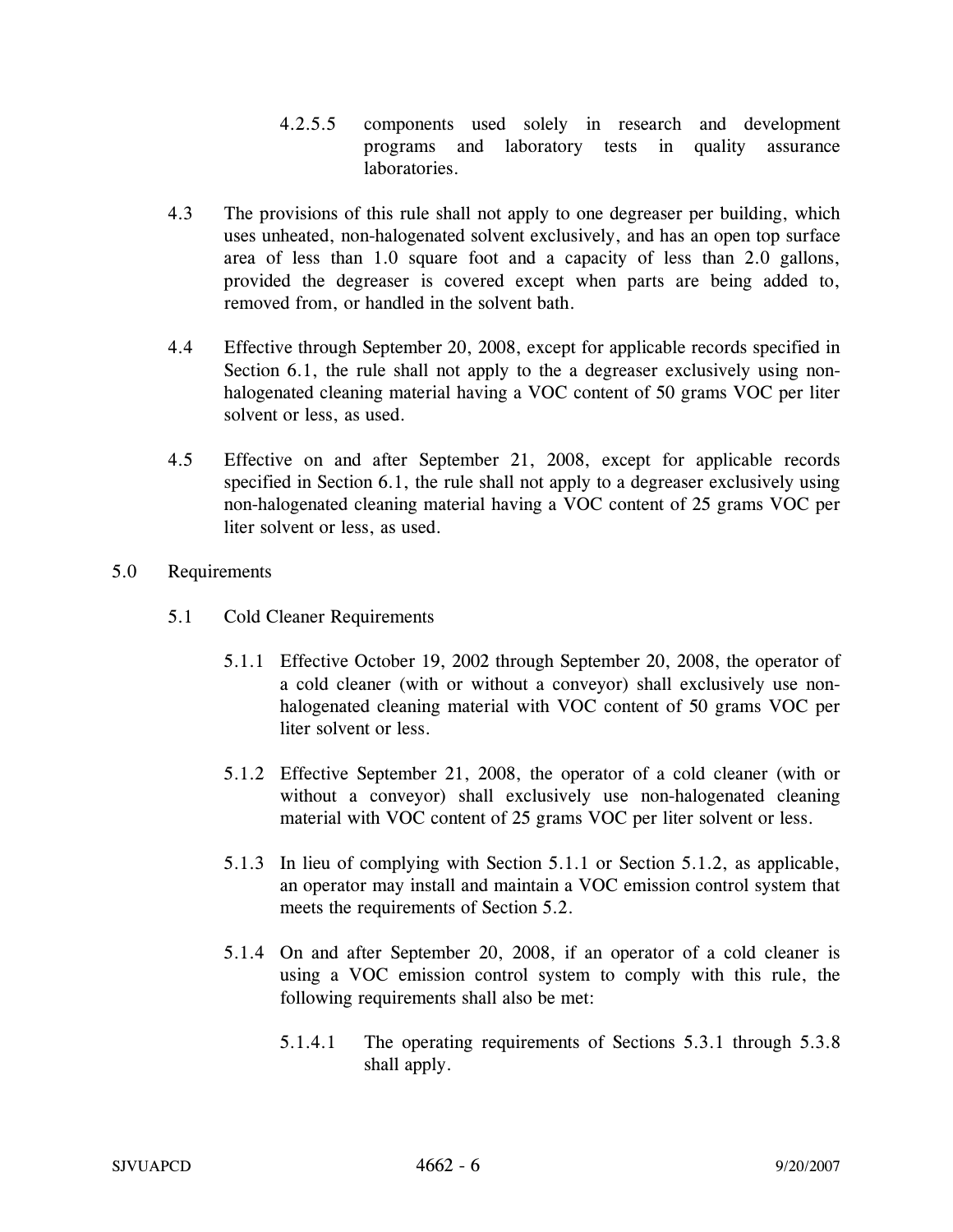- 5.1.4.2 The cold cleaner shall have the following equipment:
	- 5.1.4.2.1 A freeboard with a freeboard ratio of at least 1.0;
	- 5.1.4.2.2 A container (degreaser) for the solvent and the articles being cleaned;
	- 5.1.4.2.3 An apparatus or cover which prevents the solvent from evaporating when not processing work in the degreaser;
	- 5.1.4.2.4 A facility for draining cleaned parts such that the drained solvent is returned to the container;
	- 5.1.4.2.5 A permanent, conspicuous label posted on or near the degreaser which lists each of the operating requirements in Section 5.3; and
	- 5.1.4.2.6 A permanent conspicuous mark locating the maximum allowable solvent level, that conforms to the freeboard requirement in Section 5.1.4.2.1.
- 5.2 Cold Cleaner VOC Emission Control System Requirements

For operators of cold cleaners (with or without a conveyer), solvents other than those specified in Section 5.1.1 or 5.1.2 may be used if the operator installs and maintains a VOC emission control system that meets all of the following requirements:

- 5.2.1 The VOC emission control system shall be under District permit.
- 5.2.2 The VOC emission control system shall comply with the requirements of Section 5.2.3 and 5.2.4 during periods of emission-producing activities.
- 5.2.3 The overall capture and control efficiency of the VOC emission control system shall be at least 85% by weight.
- 5.2.4 The VOC emission control system shall reduce VOC emissions, at all times, to a level that is not greater than the emission level which would have been achieved through the use of solvents compliant with the VOC content limits of Section 5.1.1 or Section 5.1.2, as applicable.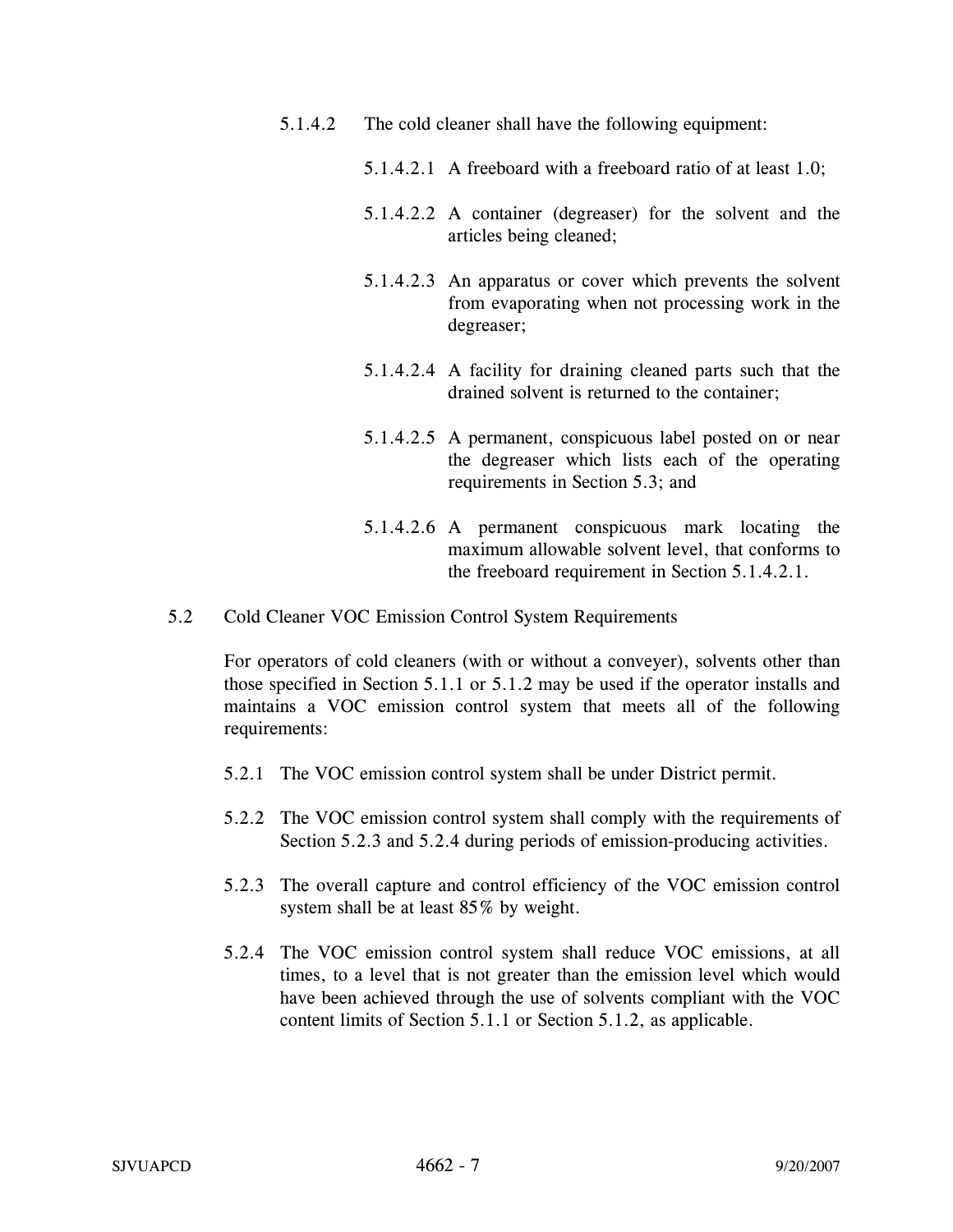5.3 General Operating Requirements for Degreasers that are Not Cold Cleaners

Section 5.3.1 through Section 5.3.6 apply to all open-top vapor degreasers, all conveyorized degreasing equipment that are not cold cleaners, and all airless/airtight cleaning equipment.

- 5.3.1 An operator shall operate and maintain the degreaser equipment and emission control equipment in proper working order;
- 5.3.2 An operator shall not remove or open any device designed to cover the solvent unless processing work in the degreaser or performing maintenance on the degreaser;
- 5.3.3 An operator shall not degrease porous or absorbent materials such as cloth, leather, wood, or rope;
- 5.3.4 An operator shall, upon detection of a solvent leak, repair the solvent leak immediately, or shut down and drain the degreaser;
- 5.3.5 An operator shall use only a continuous fluid stream (not a fine, atomized, fan, or shower type spray) at a pressure which does not cause liquid solvent to splash outside of the solvent container, if a solvent flow is utilized;
- 5.3.6 An operator shall store or dispose of spent solvents, waste solvent cleaning materials such as cloth, paper, etc., in closed, non-absorbent and non-leaking containers. The containers shall remain closed at all times except when depositing or removing the contents of the containers or when the container is empty;
- 5.4 Open-Top Vapor Degreaser Requirements

In addition to complying with the applicable requirements of Section 5.3, an operator of an open-top vapor degreaser shall also comply with the following requirements:

- 5.4.1 Work loads shall not occupy more than half of the degreaser's open top area;
- 5.4.2 Solvent spraying shall be done at least four (4) inches below the top of the vapor layer;
- 5.4.3 Water shall not be visually detectable in the solvent returning from the water separator to the solvent cleaner;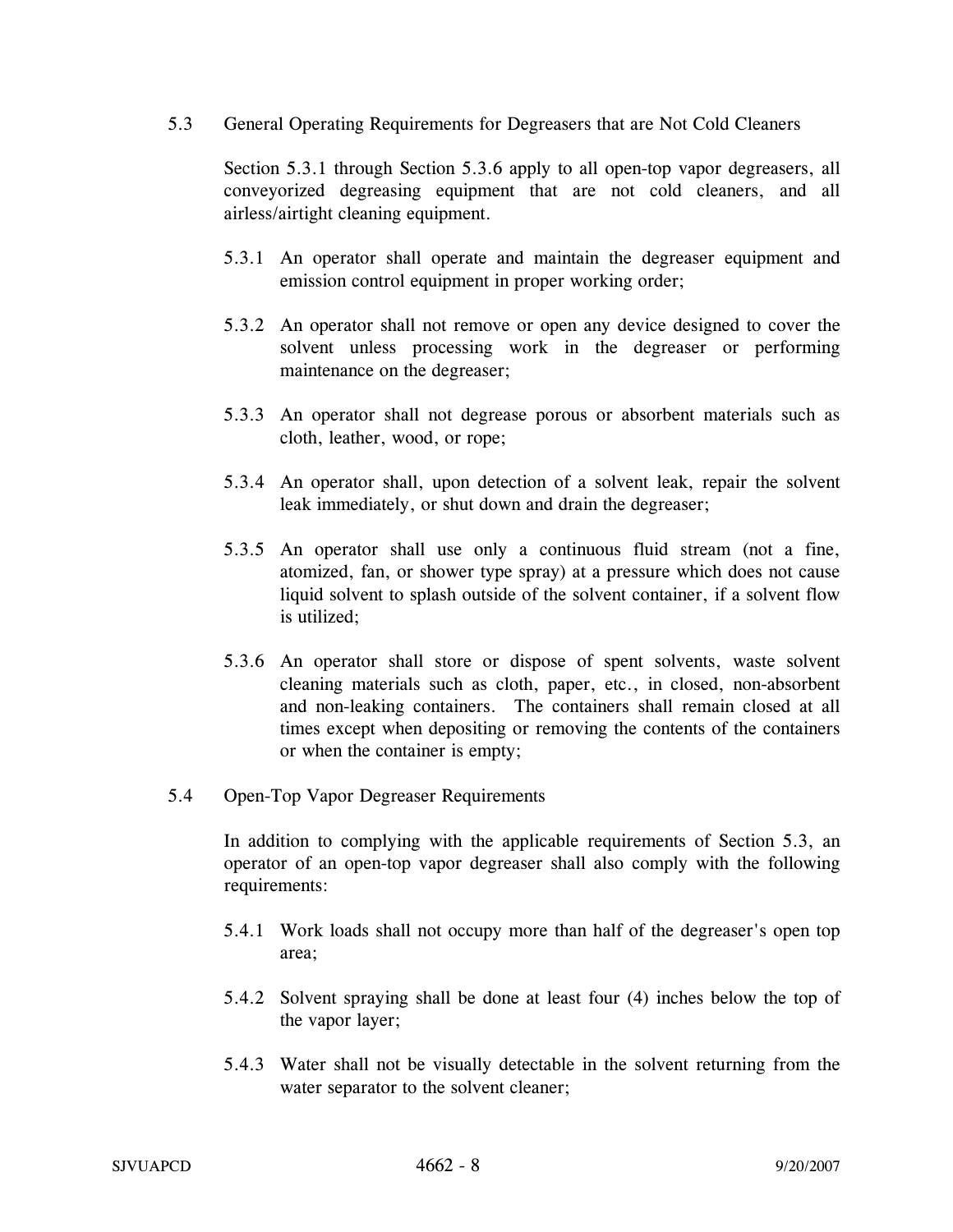- 5.4.4 For open-top vapor degreasers equipped with a lip exhaust, the exhaust shall be turned off when the degreaser is covered;
- 5.4.5 If the unit is equipped with a refrigerated freeboard chiller, or a primary condenser, or both, the following procedures shall be followed:
	- 5.4.5.1 When starting up the degreaser, the cooling system shall be turned on before, or simultaneously with, the sump heater; and
	- 5.4.5.2 When shutting down the degreaser, the sump heater shall be turned off before, or simultaneously with, the cooling system;
- 5.4.6 Exhaust ventilation should not exceed 65 cfm/ $ft<sup>2</sup>$  of degreaser open area, unless necessary to meet OSHA requirements. Ventilation fans shall not be positioned in such a way to disturb the vapor zone;
- 5.4.7 The vertical speed of a powered hoist for an open-top vapor degreaser, shall be not more than 2.2 inches/sec when moving parts in and out of the degreaser; and
- 5.4.8 The work load shall be degreased in the vapor zone until condensation ceases.
- 5.4.9 Open-top vapor degreasers shall be equipped with a cover designed such that it can be opened and closed easily without disturbing the vapor zone.
- 5.4.10 Open-top vapor degreasers shall be equipped with:
	- 5.4.10.1 A freeboard with a freeboard ratio of at least 1.0.
	- 5.4.10.2 A container (degreaser) for the solvent and the articles being cleaned;
	- 5.4.10.3 An apparatus or cover which prevents the solvent from evaporating when not processing work in the degreaser;
	- 5.4.10.4 A facility for draining cleaned parts such that the drained solvent is returned to the container;
	- 5.4.10.5 A permanent, conspicuous label posted on or near the degreaser which lists each of the operating requirements in Section 5.3 and Sections 5.4.1 through 5.4.8; and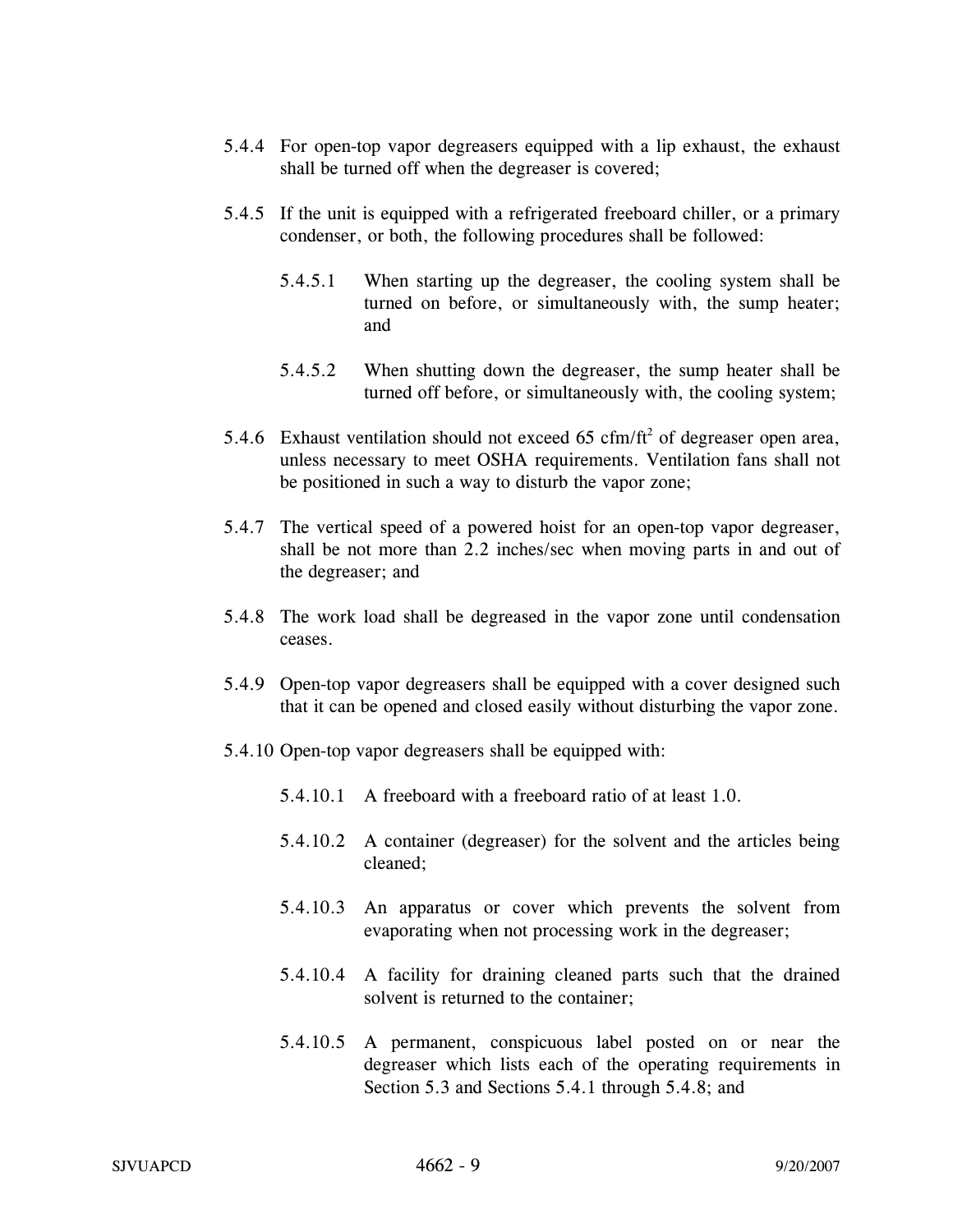- 5.4.10.6 A permanent conspicuous mark locating the maximum allowable solvent level, that conforms to the freeboard requirement in Section 5.4.10.1.
- 5.4.10.7 An automated parts handling system;
- 5.4.10.8 Primary condensing coils;
- 5.4.10.9 A perimeter trough;
- 5.4.10.10 A water separator;
- 5.4.10.11 A refrigerated freeboard chiller that is operated such that the chilled air blanket temperature measured at the center of the air blanket is no greater than 40 percent of the boiling point of the solvent, and;
- 5.4.10.12 A superheated vapor zone.
- 5.4.11 Open-top vapor degreasers shall not operate without one (1) of the following or a combination of the following major control devices:
	- 5.4.11.1 Condenser equipment where the chilled air blanket temperature measured in degrees F at the coldest point on the vertical axis in the center of the degreaser shall be either no greater than 30 percent of the initial boiling point, measured in degrees F, of the solvent used, or 41°F;
	- 5.4.11.2 Enclosed design (cover or door opens only when the dry part is actually entering or exiting the degreaser);
	- 5.4.11.3 A carbon adsorption system which ventilates the air-vapor interface at a minimum rate of 50  $\text{cfm/ft}^2$  of degreaser opening, but not greater than  $65 \text{ cfm/ft}^2$  of degreaser opening, unless required by OSHA standards, and exhausts less than 25 ppm of solvent by volume over a complete adsorption cycle, and with an overall capture and control efficiency of 85 percent; or
	- 5.4.11.4 Any other system of emission control demonstrated to have an overall capture and control efficiency of at least 85 percent.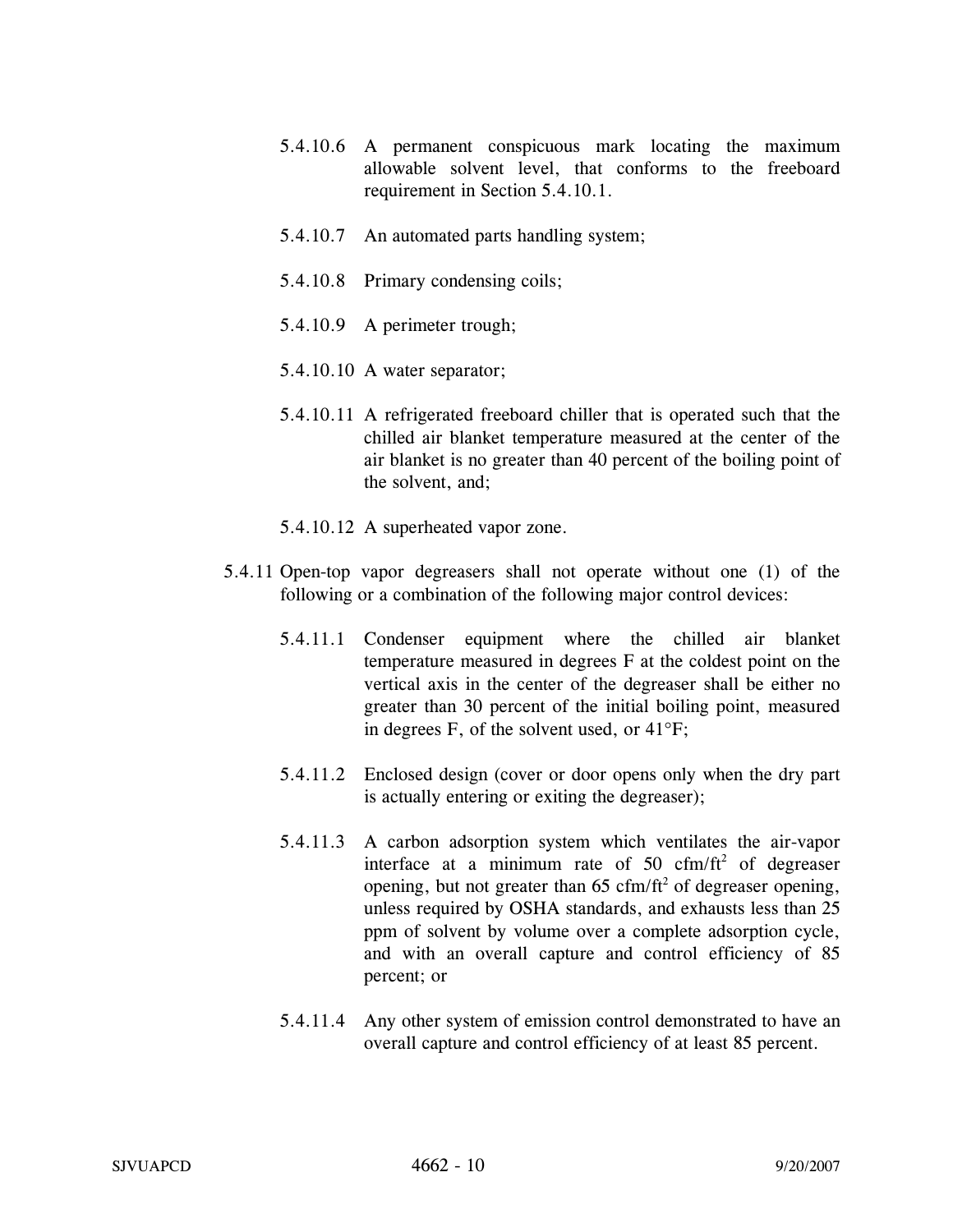- 5.4.12 Open-top vapor degreasers shall include all of the following safety switches:
	- 5.4.12.1 A condenser flow switch with a solvent temperature indicator, except where non-water refrigerant is used. The switch shall shut off the sump heat if either the condenser coolant stops circulating or becomes warmer than specified;
	- 5.4.12.2 A spray pump safety switch; and
	- 5.4.12.3 A manual reset vapor level thermostat with a solvent temperature indicator.
- 5.5 Conveyorized Degreaser that is Not a Cold Cleaner

In addition to complying with the applicable requirements of Section 5.3, an operator of a conveyorized degreaser that is not a cold cleaner, shall also comply with the following requirements:

- 5.5.1 Exhaust ventilation should not exceed 65 cfm/ft<sup>2</sup> of degreaser opening, unless necessary to meet OSHA requirements. Ventilation fans shall not be positioned in such a way to disturb the vapor zone;
- 5.5.2 Covers shall be provided for closing off the entrance and exit during shutdown hours. A cover shall be placed over entrances and exits of conveyorized degreasers immediately after the conveyor and exhaust are shut down and removed just before they are started up;
- 5.5.3 For degreasers with greater than 21.6  $ft^2$  air/vapor interface, a hood or enclosure with a delivery or ductwork to collect degreaser emissions, exhausting to a carbon adsorber or equivalent VOC emission control device;
- 5.5.4 The vertical speed of a powered hoist for conveyorized processes, shall be not more than 2.2 inches/sec when moving parts in and out of the degreaser; and
- 5.5.5 The work load shall be degreased in the vapor zone until condensation ceases.
- 5.5.6 Conveyorized degreasers shall not be operated without one (1) of the following or a combination of the following major control devices: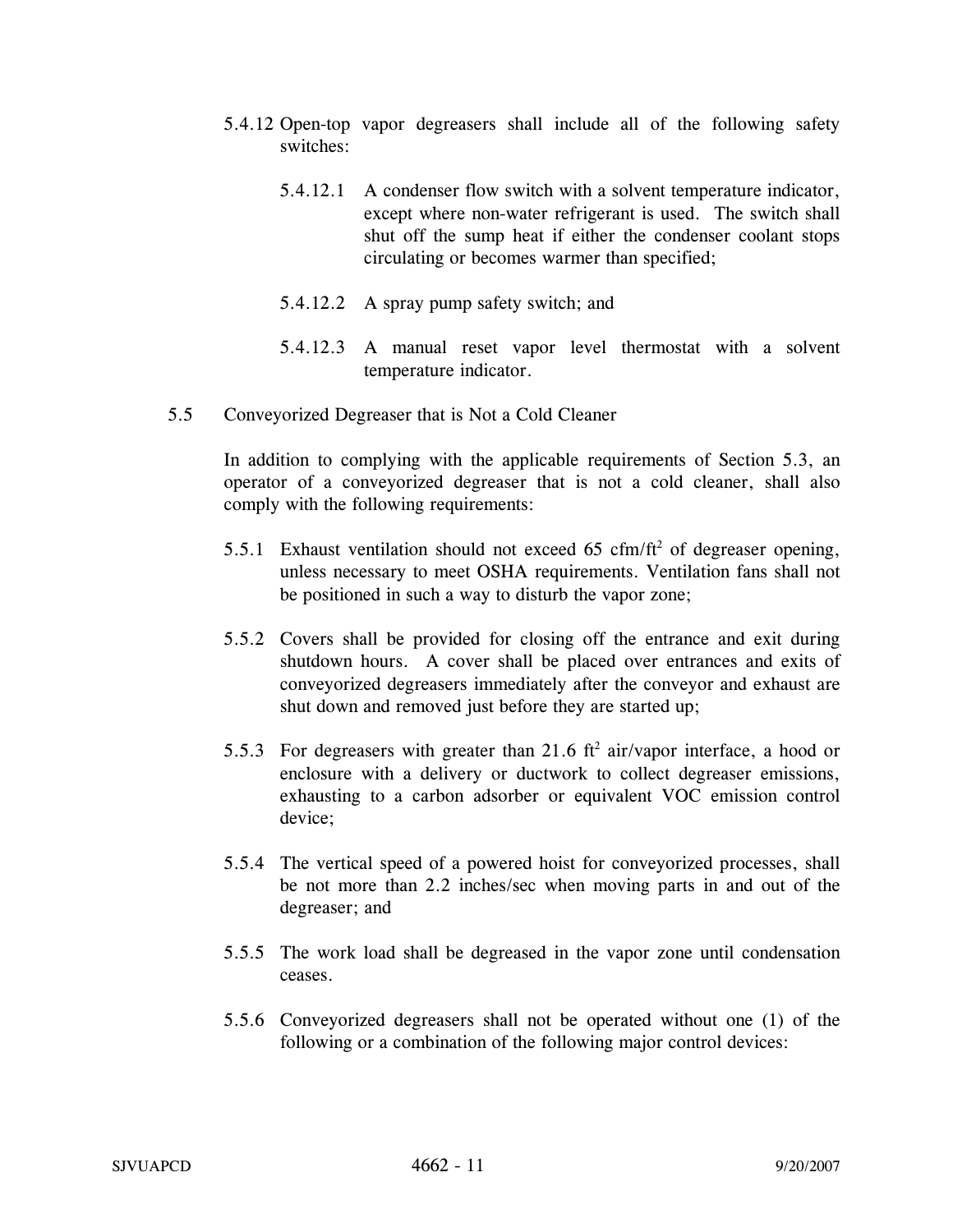- 5.5.6.1 Condenser equipment where the chilled air blanket temperature measured in degrees F at the coldest point on the vertical axis in the center of the degreaser shall be either no greater than 30 percent of the initial boiling point, measured in degrees F, of the solvent used, or 41°F;
- 5.5.6.2 A carbon adsorption system which ventilates the air-vapor interface at a minimum rate of 50  $\text{cfm/ft}^2$ , but not greater than 65 cfm/ft<sup>2</sup>, unless required by OSHA standards, and exhausts less than 25 ppm of solvent by volume over a complete adsorption cycle, and with an overall capture and control efficiency of 85% by weight; or
- 5.5.6.3 Any other system of VOC emission control demonstrated to have an overall capture and control efficiency equivalent to 85%.
- 5.5.7 Conveyorized vapor degreasers shall be equipped with:
	- 5.5.7.1 A freeboard such that the freeboard ratio is at least 1.0;
	- 5.5.7.2 A container (degreaser) for the solvent and the articles being cleaned;
	- 5.5.7.3 An apparatus or cover which prevents the solvent from evaporating when not processing work in the degreaser;
	- 5.5.7.4 A facility for draining cleaned parts such that the drained solvent is returned to the container;
	- 5.5.7.5 A permanent, conspicuous label posted on or near the degreaser which lists each of the operating requirements in Sections 5.4.1 though 5.4.8 and Sections 5.5.1 through 5.5.5;
	- 5.5.7.6 A permanent conspicuous mark locating the maximum allowable solvent level, that conforms to the freeboard requirements in Section 5.5.7.1;
	- 5.5.7.7 An automated parts handling system;
	- 5.5.7.8 Primary condensing coils;
	- 5.5.7.9 A perimeter trough;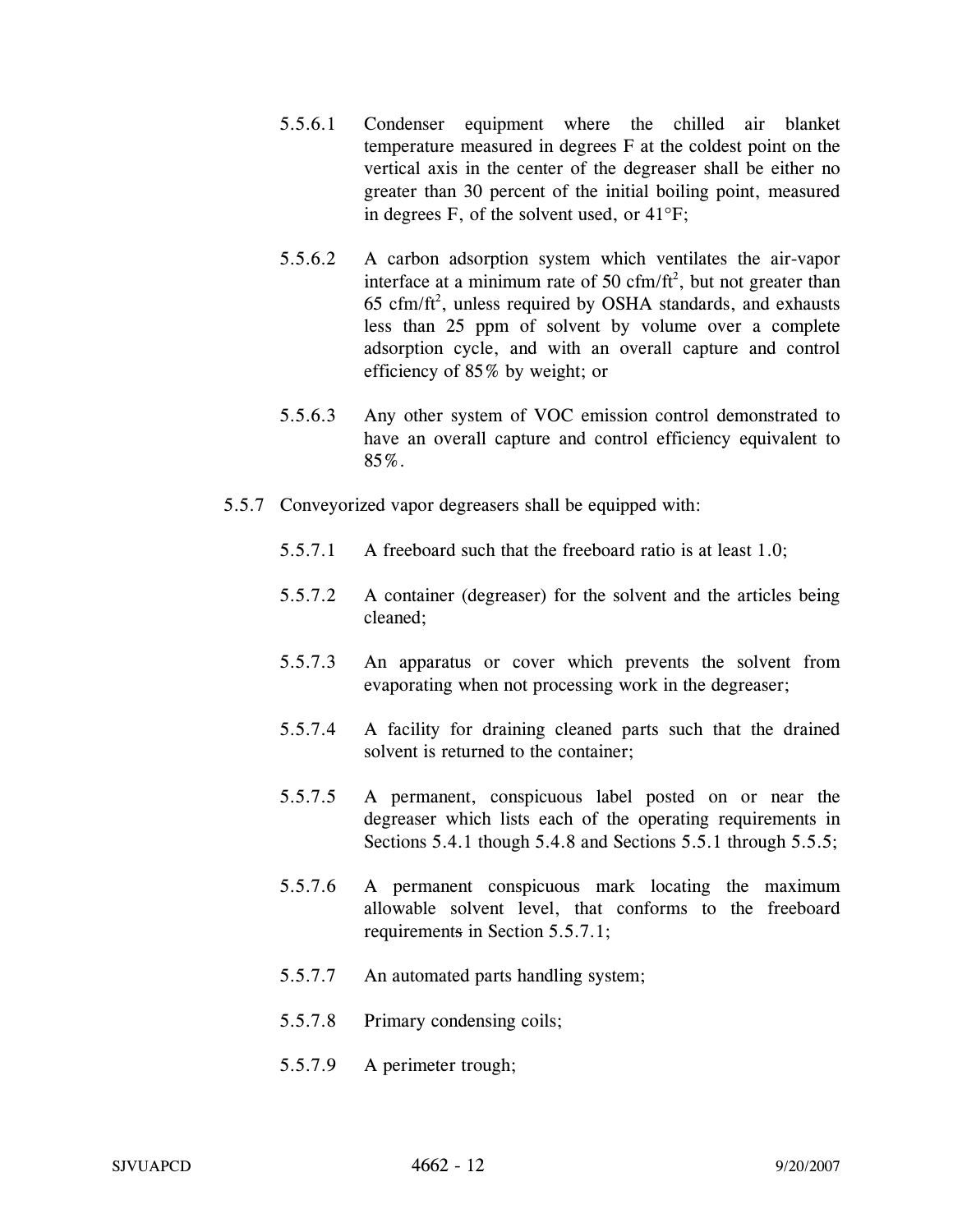- 5.5.7.10 A water separator;
- 5.5.7.11 A refrigerated freeboard chiller that is operated such that the chilled air blanket temperature measured at the center of the air blanket is no greater than 40 percent of the boiling point of the solvent, and;
- 5.5.7.12 A superheated vapor zone.
- 5.5.8 Conveyorized degreasers shall include both the following control devices:
	- 5.5.8.1 A drying tunnel or other means, such as a rotating basket, sufficient to prevent cleaned parts from carrying out solvent liquid or vapor; and
	- 5.5.8.2 Minimized opening: entrances and exits should silhouette the work loads so that the average clearance between parts and the edge of the degreaser opening is either less than four (4) inches or less than ten (10) percent of the width of the opening, whichever is less.
- 5.5.9 Conveyorized degreasers shall be equipped with all of the following safety switches:
	- 5.5.9.1 A condenser flow switch with a solvent temperature indicator, except where non-water refrigerant is used;
	- 5.5.9.2 A spray pump safety switch; and
	- 5.5.9.3 A manual reset vapor level thermostat with a solvent temperature indicator.
- 5.6 Air-Tight or Airless Cleaning System Requirements

In lieu of meeting the requirements of Sections 5.2 and 5.5, an operator may use an air-tight or airless batch cleaning system provided all the following requirements are met:

5.6.1 The equipment is operated in accordance with the manufacturer's specifications and operated with a door or other pressure sealing apparatus that is in place during all cleaning and drying cycles.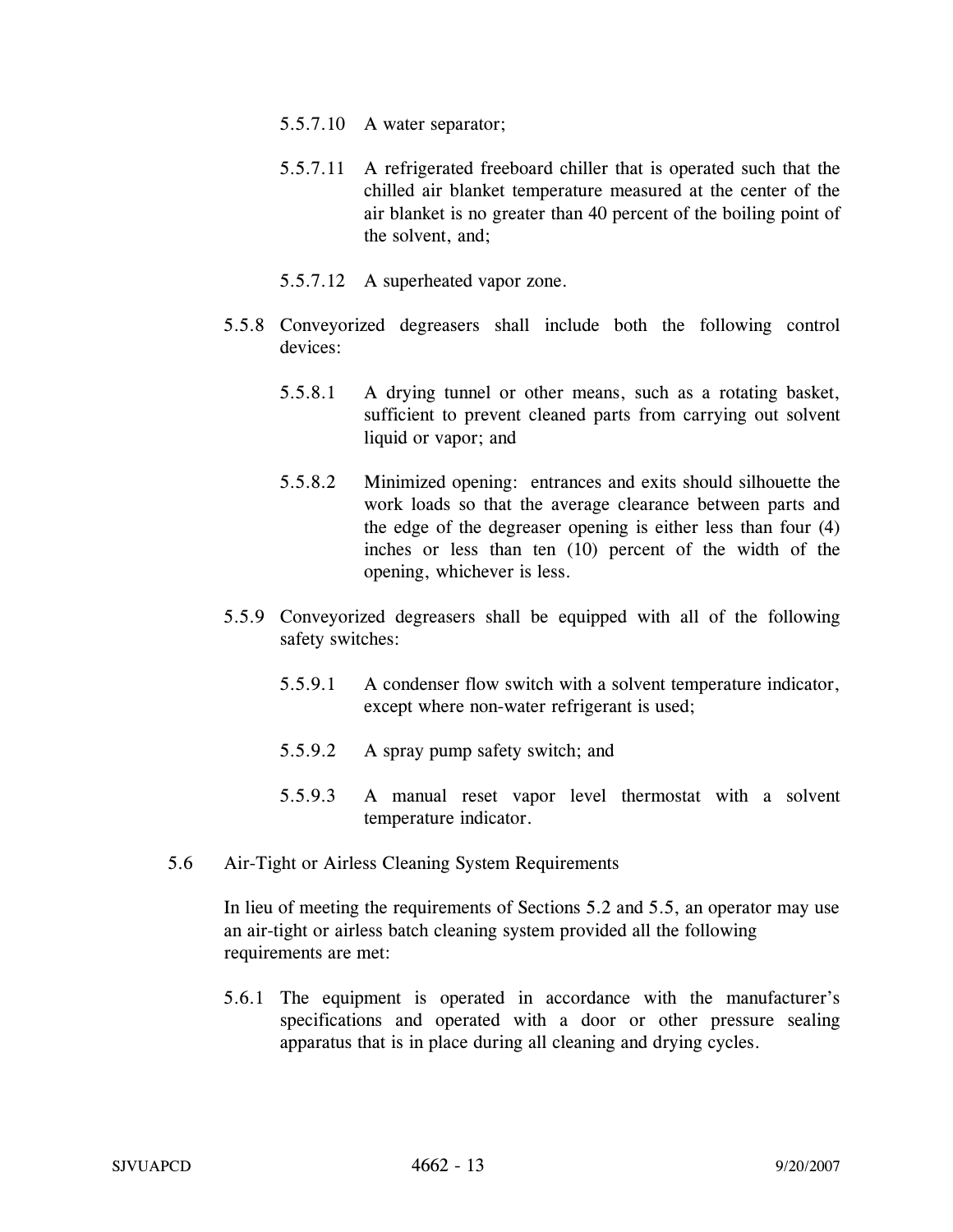- 5.6.2 All associated pressure relief devices shall not allow liquid solvents to drain out. Spills during solvent transfer shall be wiped up immediately and handled in accordance with Section 5.3.6.
- 5.6.3 A differential pressure gauge shall be installed to indicate the sealed chamber pressure.
- 6.0 Administrative Requirements
	- 6.1 Recordkeeping Requirements
		- 6.1.1 Solvent VOC Content: An operator subject to the requirements of this rule shall have solvent manufacturer specification sheets available for review.
		- 6.1.2 Solvent Usage Records: An operator using solvents not in compliance with the requirements of Section 5.1 or Section 5.2, as appropriate, shall keep the following records for each degreaser on a monthly basis:
			- 6.1.2.1 type of degreaser;
			- 6.1.2.2 type of solvent and the VOC content of solvent, as used;
			- 6.1.2.3 the solvent initial boiling point;
			- 6.1.2.4 volume of solvent used, the difference in the amount of solvent from the beginning of the recordkeeping period to the end of the recordkeeping period; and
			- 6.1.2.5 the volume of make-up solvent added to degreaser during the recordkeeping period.
		- 6.1.3 Waste Disposal Records: Each time waste solvent residues associated with Section 5.3.6 or waste solvent are removed from the facility, keep records confirming compliance with the acceptable disposal methods listed in Section 5.3.6.
		- 6.1.4 VOC Emission Control System Control Records

An operator using a VOC emission control system as a means of complying with this rule shall maintain daily records of key system operating parameters and maintenance procedures which will demonstrate continuous operation and compliance of the emission control system during periods of emission producing activities. Key system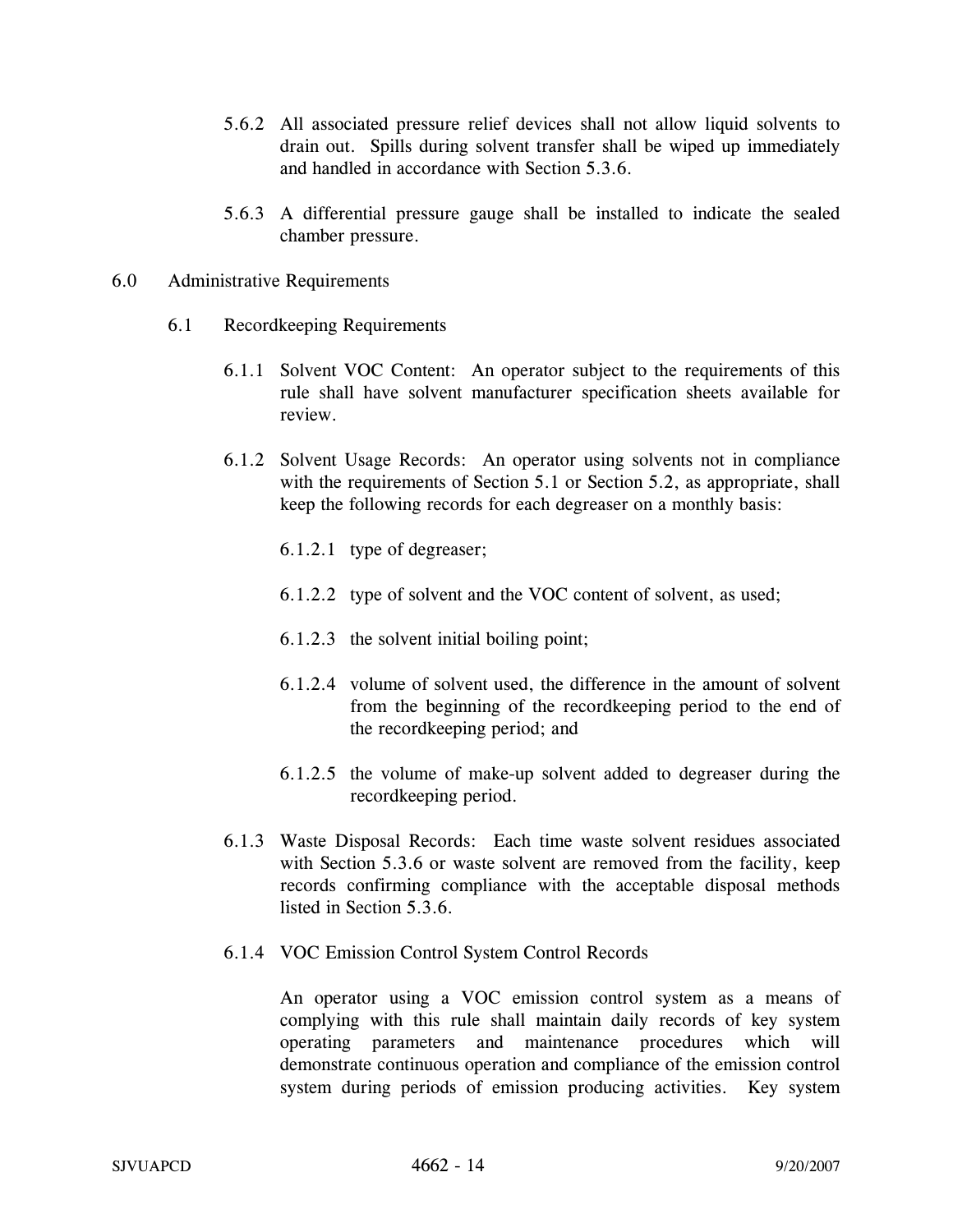operating parameters are those necessary to ensure compliance with VOC limits. The parameters may include, but are not limited to, temperatures, pressures, and flow rates.

- 6.1.5 Records Retention: An operator shall retain the records specified in Sections 6.1.1 through 6.1.4, as appropriate, on site for a period of five years, make the records available on site during normal business hours to the APCO, ARB, or EPA, and submit the records to the APCO, ARB, or EPA upon request.
- 6.2 Test Methods

The following test methods shall apply to this rule:

- 6.2.1 Initial boiling point of solvent shall be determined by ASTM D1078-05 (Standard Test Method for Distillation Range of Volatile Organic Liquids).
	- 6.2.2 Determination of Overall Capture and Control Efficiency of a VOC Emission Control Systems
		- 6.2.2.1 The capture efficiency of a VOC emission control system's collection device(s) shall be determined according to EPA's "Guidelines for Determining Capture Efficiency," January 9, 1995 and 40 CFR 51, Appendix M, Methods 204-204F, as applicable, or any other method approved by EPA, ARB, and the APCO.
		- 6.2.2.2 The control efficiency of a VOC emission control system's VOC control device(s) shall be determined using EPA Methods 2, 2A, or 2D for measuring flow rates and EPA Methods 25, 25A, or 25B for measuring total gaseous organic concentrations at the inlet and outlet of the control device(s). EPA Method 18 or ARB Method 422 shall be used to determine the emissions of exempt compounds.
		- 6.2.2.3 For VOC emission control systems that consist of a single VOC emission collection device connected to a single VOC emission control device, the overall capture and control efficiency shall be calculated by using the following equation:

 $CE$ Capture and Control  $=$   $[CE$ Capture  $X$   $CE$ Control  $] / 100$